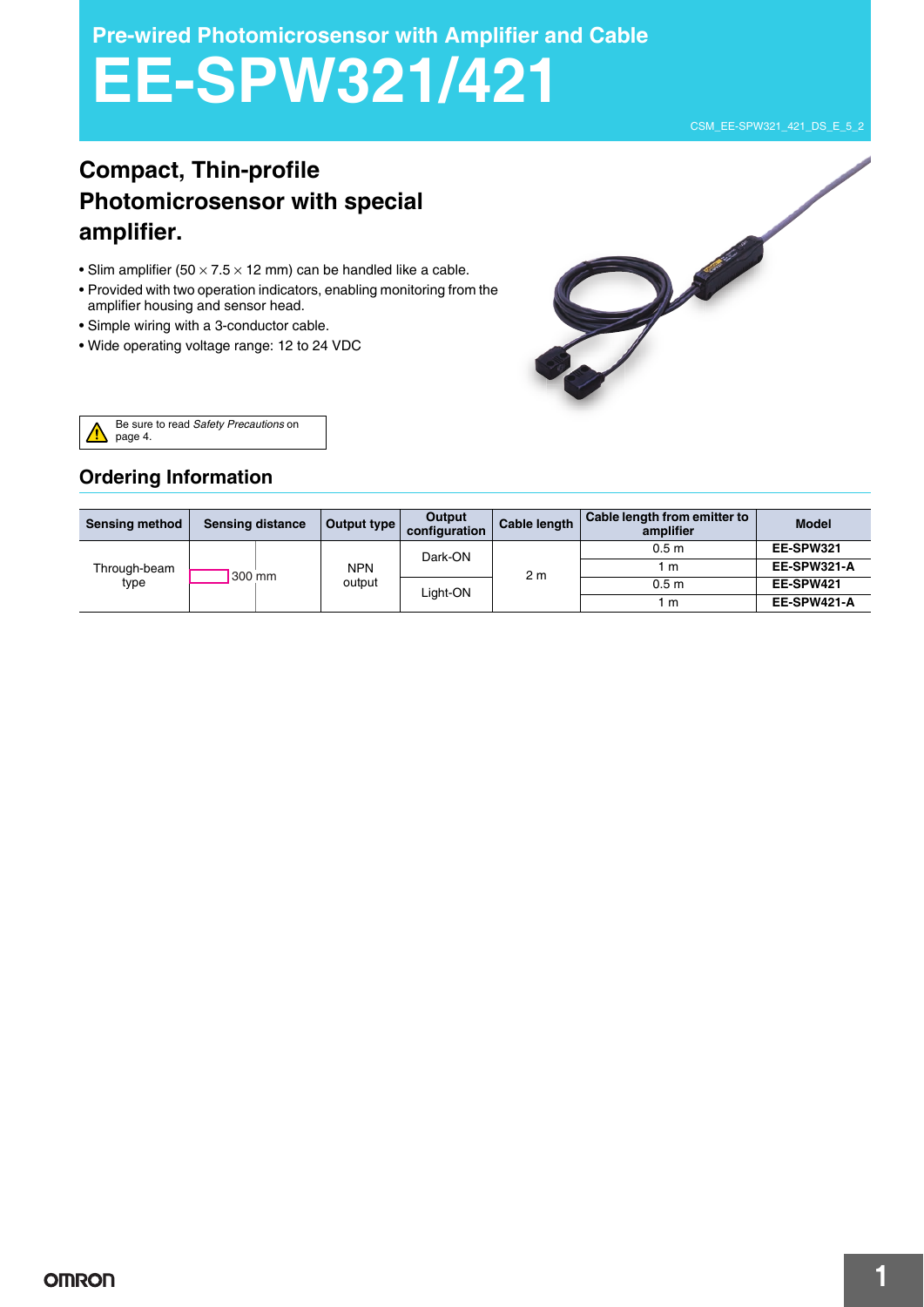# **EE-SPW321/421**

# **Ratings and Specifications**

| <b>Item</b>                                          | <b>Models</b> | EE-SPW321, EE-SPW421                                                                                                                                                                                                                     | EE-SPW321-A, EE-SPW421-A |  |
|------------------------------------------------------|---------------|------------------------------------------------------------------------------------------------------------------------------------------------------------------------------------------------------------------------------------------|--------------------------|--|
| <b>Sensing distance</b>                              |               | 300 mm *1                                                                                                                                                                                                                                |                          |  |
| <b>Sensing object</b>                                |               | Opaque: 2 mm dia. min. *2                                                                                                                                                                                                                |                          |  |
| <b>Directional angle</b>                             |               | 10 $\degree$ to 40 $\degree$                                                                                                                                                                                                             |                          |  |
| <b>Light source</b>                                  |               | GaAs infrared LED (pulse lighting) with a peak wavelength of 940 nm                                                                                                                                                                      |                          |  |
| Indicator                                            |               | Light indicator (Red LEDs, one each on Sensor and Amplifier)                                                                                                                                                                             |                          |  |
| Supply voltage                                       |               | 12 to 24 VDC $\pm$ 10%, ripple (p-p): 5% max.                                                                                                                                                                                            |                          |  |
| <b>Current consumption</b>                           |               | Average: 30 mA max.                                                                                                                                                                                                                      |                          |  |
| <b>Control output</b>                                |               | NPN open collector, Load power supply voltage: 12 to 24 VDC,<br>Load current: 100 mA max<br>OFF current: 0.5 mA max.<br>Residual voltage: 1 V max (at a 100-mA load current)                                                             |                          |  |
| <b>Response time</b>                                 |               | 1 ms max, for both detection and reset                                                                                                                                                                                                   |                          |  |
| <b>Ambient illumination</b>                          |               | 3,000 lx max. (incandescent light); 10,000 lx max. (sunlight) on the receiver                                                                                                                                                            |                          |  |
| Ambient temperature range                            |               | $-20$ to $+55^{\circ}$ C                                                                                                                                                                                                                 |                          |  |
| <b>Ambient humidity range</b>                        |               | 5% to 85%                                                                                                                                                                                                                                |                          |  |
| <b>Vibration resistance</b>                          |               | Destruction: 10 to 55 Hz, 1.5-mm double amplitude for 2 h each in X, Y, and Z directions                                                                                                                                                 |                          |  |
| <b>Shock resistance</b>                              |               | 500 $m/s^2$                                                                                                                                                                                                                              |                          |  |
| Degree of protection                                 |               | IEC IP64                                                                                                                                                                                                                                 |                          |  |
| <b>Connecting method</b>                             |               | Pre-wired (standard cable length: 2 m)                                                                                                                                                                                                   |                          |  |
| Cable length from emitter (receiver) to<br>amplifier |               | 0.5 <sub>m</sub>                                                                                                                                                                                                                         | 1 <sub>m</sub>           |  |
| <b>Weight (Packaged)</b>                             |               | 76 g                                                                                                                                                                                                                                     |                          |  |
| <b>Material</b>                                      | Case          | ABS resin                                                                                                                                                                                                                                |                          |  |
|                                                      | Lens          | Acrylate resin                                                                                                                                                                                                                           |                          |  |
| <b>Accessories</b>                                   |               | Slits: One sheet with 16 total slits (0.5 $\times$ 3 mm, 1 $\times$ 3 mm, 3 $\times$ 0.5 mm, 3 $\times$ 1 mm; four each) included<br>Sems screws with spring washers and flat washers: Six M2.6 $\times$ 12<br><b>Instruction Manual</b> |                          |  |

\*1. Refer to *Receiver Output Vs. Sensing Distance Characteristics* on the next page. \*2. Detection of objects up to 0.5 mm wide is possible by using slit installation.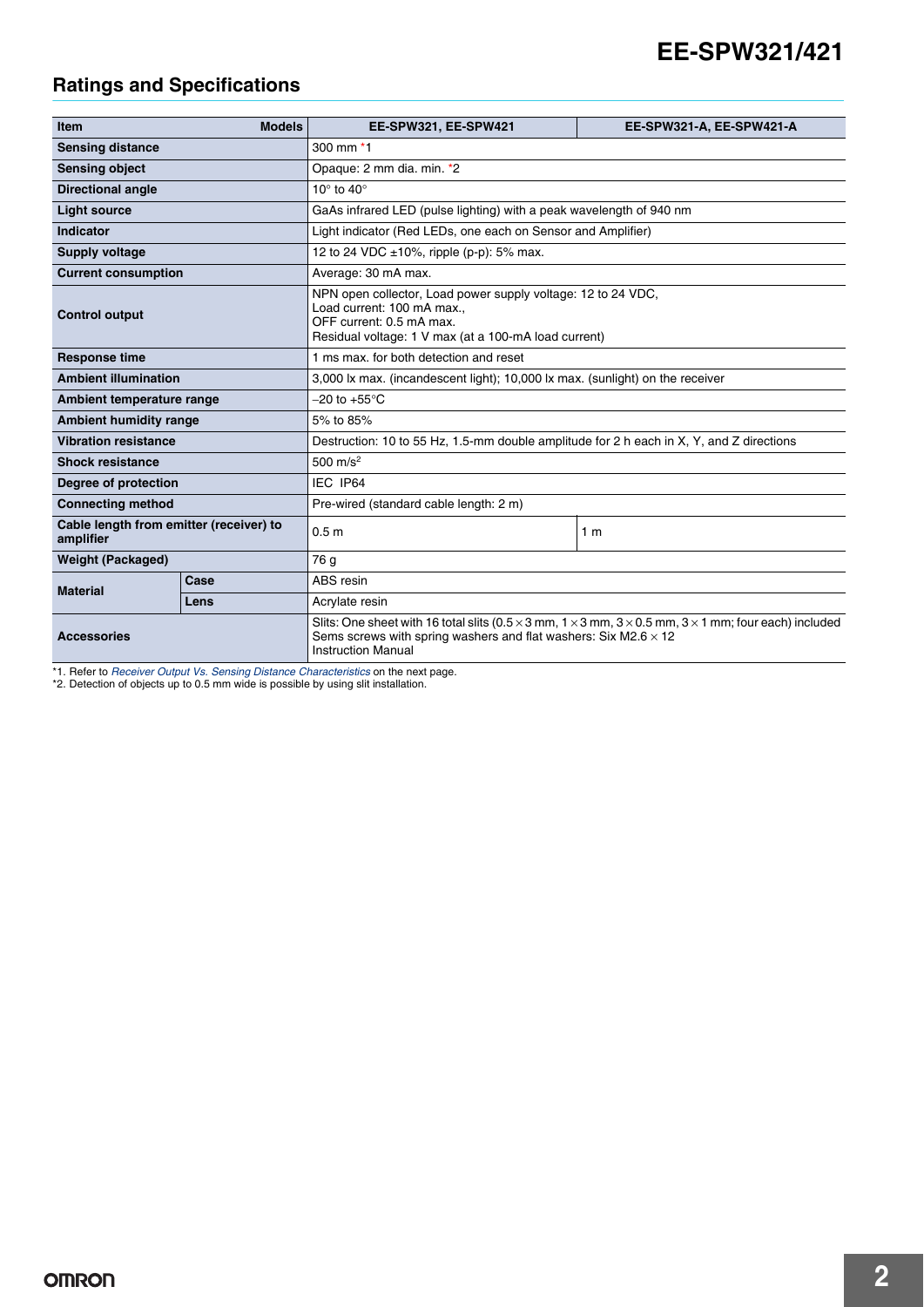# **Engineering Data (Reference Value)**

# **Receiver Output vs. Distance**

#### **Characteristics**







#### **Sensing Angle Characteristics Sensing Distance vs. Input Voltage**

## **EE-SPW321/421 EE-SPW321/421**



## **Mutual Interference Parallel Movement Characteristics**

#### **EE-SPW321/421 EE-SPW321/421 EE-SPW321/421**



# **I/O Circuit Diagrams**

#### **NPN Output Model Output configuration Timing charts COLOGY COLOGY COLOGY** Incident Interrupted EE-SPW421(-A) Light-ON Light indicator ON Light indicator<br>(red) [ Brown (red) OFF ON Load i, Output transistor OFF Main **Black** 12 to 24 VDC Incident circui **POUT** 体 Interrupted Blue EE-SPW321(-A) Dark-ON Light indicator ON (red) OFF ON Output transistor OFF

## **Sensing Distance with slit installed**

Infrared light

| Slit type                              | <b>Sensing distance</b> | <b>Sensing object</b>         |
|----------------------------------------|-------------------------|-------------------------------|
| None                                   | $1300$ mm               | Opaque: 2 mm dia. min.        |
| $1 \times 3$ mm or $3 \times 1$ mm     | 200 mm                  | Opaque: Greater than the slit |
| $0.5 \times 3$ mm or $3 \times 0.5$ mm | 1100 mm                 | Opaque: Greater than the slit |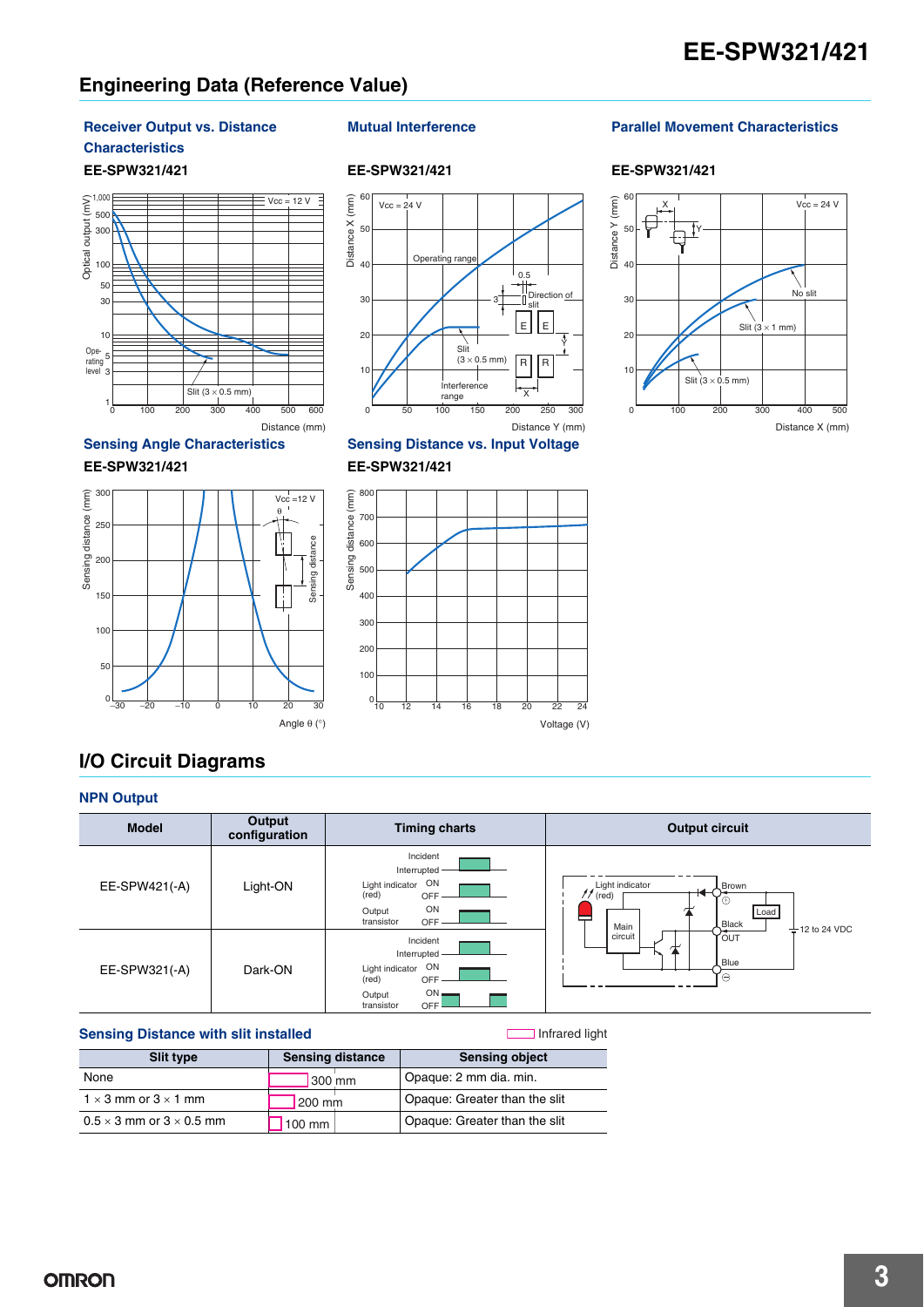# **Safety Precautions**

#### **Refer to** *Warranty and Limitations of Liability***.**

#### **WARNING**

**This product is not designed or rated for ensuring safety of persons either directly or indirectly. Do not use it for such purposes.**

# **Precautions for Correct Use**

Make sure that this product is used within the rated ambient environment conditions.

## ● **Wiring**

#### **Connections**

The length of the standard cable is 10 m max. (including the cable attachment, AWG24 min.). When extending the Sensor wires, use a wire greater than AWG 22 in diameter and a cable shorter than 100 m. If the cable length exceeds 10 m, the supply voltage applied at the Sensor terminal will decrease as the impedance of the extended cable increases and the low level output voltage at the cable end will increase. Therefore, take voltage fluctuation into account when extending the Sensor cable.

#### ● **Mounting**

Tighten the mounting screws to a torque of 0.54 N·m max.

## ● **Adjustment**

#### **Aperture Stickers**

One sheet with 16 total slits is provided (0.5  $\times$  3 mm, 1  $\times$  3 mm, 3  $\times$ 0.5 mm,  $3 \times 1$  mm; four each).

Use these when the sensing object is 2 mm or smaller or when mutual interference must be reduced.

For each slit of the same type, attach a sticker to the sensing surface of the emitter and receiver.



#### **Optical Axis Adjustment**

- (1)Set the Sensor so that the center of the lens in the emitter and receiver form one line.
- (2)Having checked that the Sensor is correctly wired, turn ON the power. The operation indicator on the amplifier of the emitter will light. Check to make sure the light goes ON and OFF when an opaque object is moved in and out between the emitter and receiver.
- (3)Move the emitter (or receiver) up and down, left and right and secure the emitter (or receiver) in the center of the range of the operation indicator. Secure the receiver (or emitter) in the same way after adjustment is complete.

(Unit: mm)